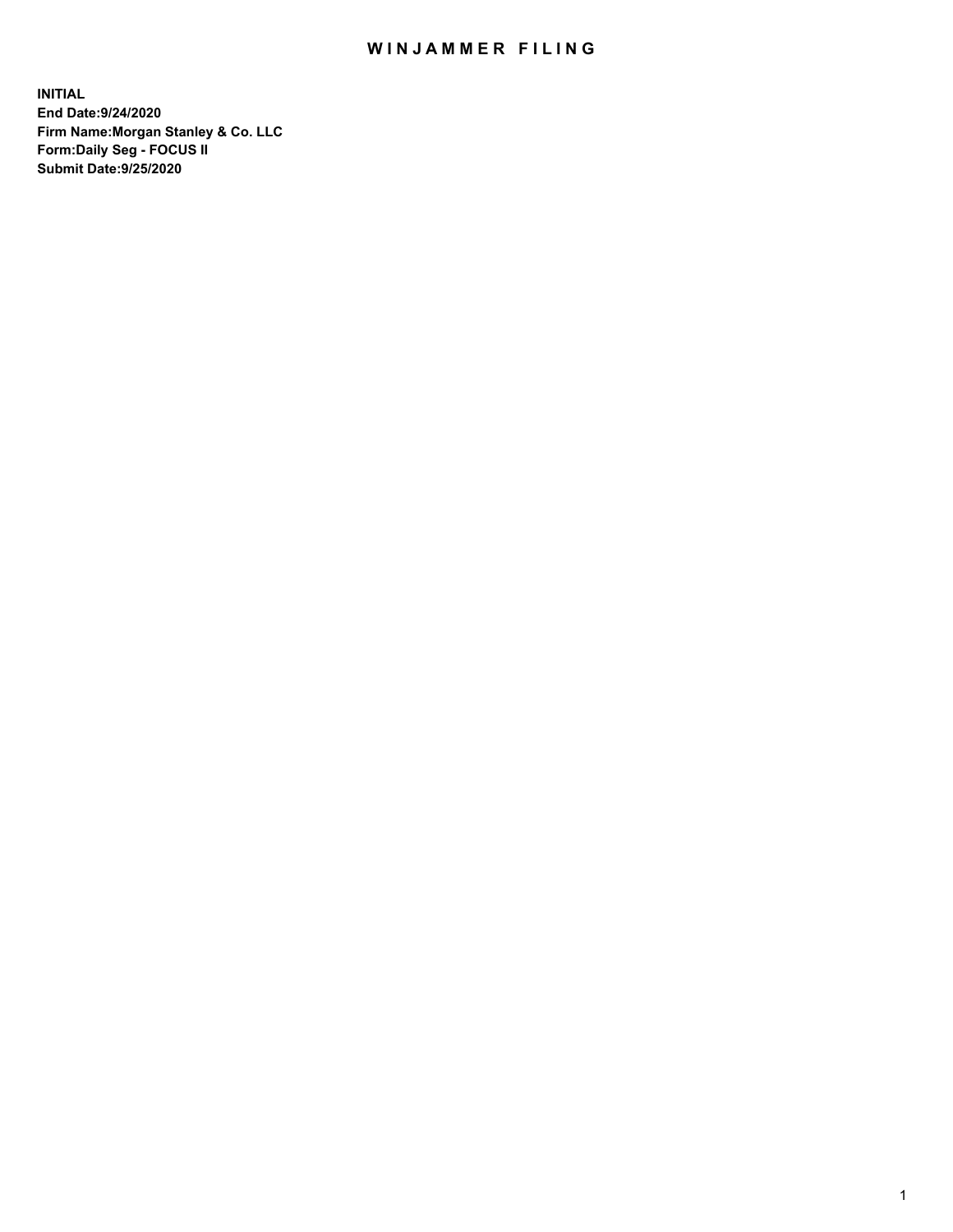**INITIAL End Date:9/24/2020 Firm Name:Morgan Stanley & Co. LLC Form:Daily Seg - FOCUS II Submit Date:9/25/2020 Daily Segregation - Cover Page**

| Name of Company                                                                                                                                                                                                                                                                                                                | Morgan Stanley & Co. LLC                                    |
|--------------------------------------------------------------------------------------------------------------------------------------------------------------------------------------------------------------------------------------------------------------------------------------------------------------------------------|-------------------------------------------------------------|
| <b>Contact Name</b>                                                                                                                                                                                                                                                                                                            | <b>Ikram Shah</b>                                           |
| <b>Contact Phone Number</b>                                                                                                                                                                                                                                                                                                    | 212-276-0963                                                |
| <b>Contact Email Address</b>                                                                                                                                                                                                                                                                                                   | Ikram.shah@morganstanley.com                                |
| FCM's Customer Segregated Funds Residual Interest Target (choose one):<br>a. Minimum dollar amount: ; or<br>b. Minimum percentage of customer segregated funds required:% ; or<br>c. Dollar amount range between: and; or<br>d. Percentage range of customer segregated funds required between:% and%.                         | 235,000,000<br><u>0</u><br><u>00</u><br>00                  |
| FCM's Customer Secured Amount Funds Residual Interest Target (choose one):<br>a. Minimum dollar amount: ; or<br>b. Minimum percentage of customer secured funds required:%; or<br>c. Dollar amount range between: and; or<br>d. Percentage range of customer secured funds required between: % and %.                          | 140,000,000<br><u>0</u><br>0 <sub>0</sub><br>0 <sub>0</sub> |
| FCM's Cleared Swaps Customer Collateral Residual Interest Target (choose one):<br>a. Minimum dollar amount: ; or<br>b. Minimum percentage of cleared swaps customer collateral required:% ; or<br>c. Dollar amount range between: and; or<br>d. Percentage range of cleared swaps customer collateral required between:% and%. | 92,000,000<br><u>0</u><br><u>00</u><br>00                   |

Attach supporting documents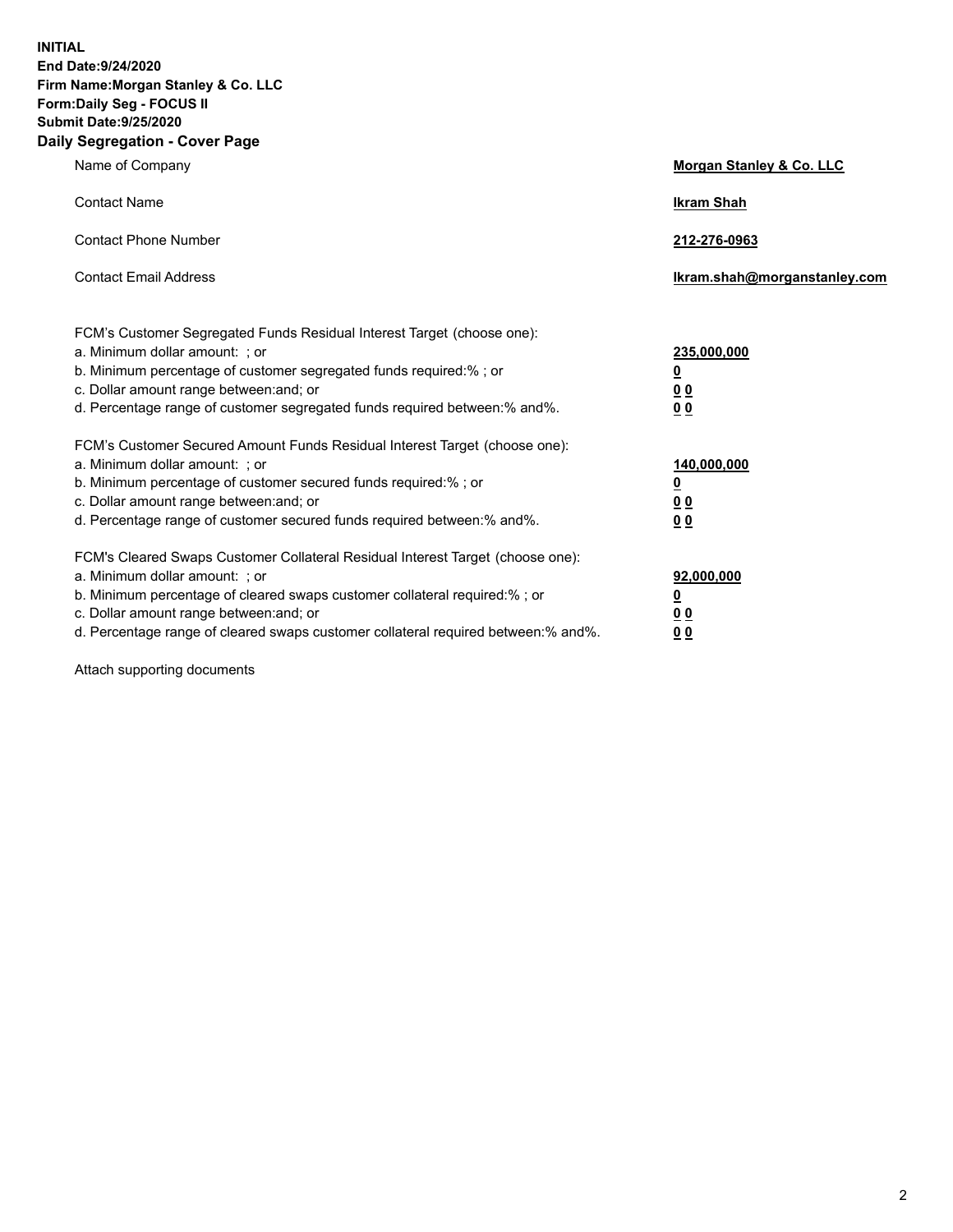## **INITIAL End Date:9/24/2020 Firm Name:Morgan Stanley & Co. LLC Form:Daily Seg - FOCUS II Submit Date:9/25/2020 Daily Segregation - Secured Amounts**

|                | Foreign Futures and Foreign Options Secured Amounts                                                          |                                             |
|----------------|--------------------------------------------------------------------------------------------------------------|---------------------------------------------|
|                | Amount required to be set aside pursuant to law, rule or regulation of a foreign                             | $0$ [7305]                                  |
|                | government or a rule of a self-regulatory organization authorized thereunder                                 |                                             |
| 1.             | Net ledger balance - Foreign Futures and Foreign Option Trading - All Customers                              |                                             |
|                | A. Cash                                                                                                      | 4,585,389,528 [7315]                        |
|                | B. Securities (at market)                                                                                    | 2,761,107,627 [7317]                        |
| 2.             | Net unrealized profit (loss) in open futures contracts traded on a foreign board of trade                    | 50,736,894 [7325]                           |
| 3.             | Exchange traded options                                                                                      |                                             |
|                | a. Market value of open option contracts purchased on a foreign board of trade                               | 14,155,205 [7335]                           |
|                | b. Market value of open contracts granted (sold) on a foreign board of trade                                 | -19,112,386 [7337]                          |
| 4.             | Net equity (deficit) (add lines 1.2. and 3.)                                                                 | 7,392,276,868 [7345]                        |
| 5.             | Account liquidating to a deficit and account with a debit balances - gross amount                            | 48,611,994 [7351]                           |
|                |                                                                                                              |                                             |
| 6.             | Less: amount offset by customer owned securities                                                             | -47,971,930 [7352] 640,064 [7354]           |
|                | Amount required to be set aside as the secured amount - Net Liquidating Equity<br>Method (add lines 4 and 5) | 7,392,916,932 [7355]                        |
| 7.             | Greater of amount required to be set aside pursuant to foreign jurisdiction (above) or line                  | 7,392,916,932 [7360]                        |
|                | 6.                                                                                                           |                                             |
|                | FUNDS DEPOSITED IN SEPARATE REGULATION 30.7 ACCOUNTS                                                         |                                             |
| $\mathbf{1}$ . | Cash in banks                                                                                                |                                             |
|                | A. Banks located in the United States                                                                        | 497,959,940 [7500]                          |
|                | B. Other banks qualified under Regulation 30.7                                                               | 697,297,342 [7520] 1,195,257,282            |
|                |                                                                                                              | [7530]                                      |
| 2.             | Securities                                                                                                   |                                             |
|                | A. In safekeeping with banks located in the United States                                                    | 537,831,207 [7540]                          |
|                | B. In safekeeping with other banks qualified under Regulation 30.7                                           | 0 [7560] 537,831,207 [7570]                 |
| 3.             | Equities with registered futures commission merchants                                                        |                                             |
|                | A. Cash                                                                                                      | 26,563,505 [7580]                           |
|                | <b>B.</b> Securities                                                                                         | $0$ [7590]                                  |
|                | C. Unrealized gain (loss) on open futures contracts                                                          | $-3,859,552$ [7600]                         |
|                | D. Value of long option contracts                                                                            | $0$ [7610]                                  |
|                | E. Value of short option contracts                                                                           | 0 [7615] 22,703,953 [7620]                  |
| 4.             | Amounts held by clearing organizations of foreign boards of trade                                            |                                             |
|                | A. Cash                                                                                                      | $0$ [7640]                                  |
|                | <b>B.</b> Securities                                                                                         | $0$ [7650]                                  |
|                | C. Amount due to (from) clearing organization - daily variation                                              | $0$ [7660]                                  |
|                | D. Value of long option contracts                                                                            | $0$ [7670]                                  |
|                | E. Value of short option contracts                                                                           | 0 [7675] 0 [7680]                           |
| 5.             | Amounts held by members of foreign boards of trade                                                           |                                             |
|                | A. Cash                                                                                                      | 3,576,001,710 [7700]                        |
|                | <b>B.</b> Securities                                                                                         | 2,223,276,420 [7710]                        |
|                | C. Unrealized gain (loss) on open futures contracts                                                          | 54,596,445 [7720]                           |
|                | D. Value of long option contracts                                                                            | 14,155,205 [7730]                           |
|                | E. Value of short option contracts                                                                           | -19,112,386 [7735] 5,848,917,394            |
|                |                                                                                                              | [7740]                                      |
| 6.             | Amounts with other depositories designated by a foreign board of trade                                       | 0 [7760]                                    |
| 7.             | Segregated funds on hand                                                                                     |                                             |
| 8.             | Total funds in separate section 30.7 accounts                                                                | $0$ [7765]                                  |
| 9.             |                                                                                                              | 7,604,709,836 [7770]                        |
|                | Excess (deficiency) Set Aside for Secured Amount (subtract line 7 Secured Statement                          | 211,792,904 [7380]                          |
| $10^{-1}$      | Page 1 from Line 8)<br>$\mu$ t Amerikal Eusese finde in expende eastien 20.7 access                          | $\overline{AB}$ and and $\overline{177001}$ |

- 10. Management Target Amount for Excess funds in separate section 30.7 accounts **140,000,000** [7780]
- 11. Excess (deficiency) funds in separate 30.7 accounts over (under) Management Target **71,792,904** [7785]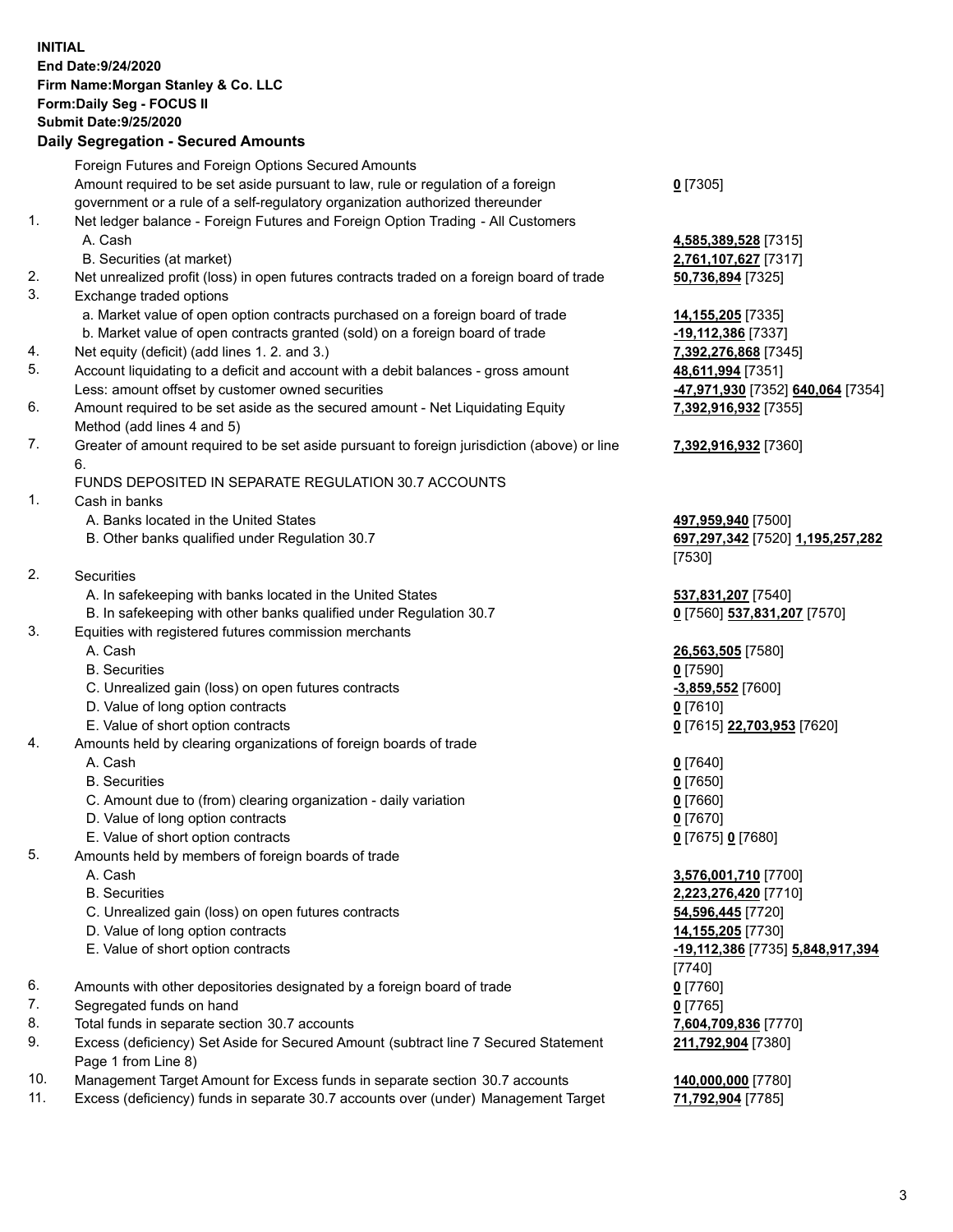**INITIAL End Date:9/24/2020 Firm Name:Morgan Stanley & Co. LLC Form:Daily Seg - FOCUS II Submit Date:9/25/2020 Daily Segregation - Segregation Statement** SEGREGATION REQUIREMENTS(Section 4d(2) of the CEAct) 1. Net ledger balance A. Cash **17,423,389,787** [7010] B. Securities (at market) **8,724,408,577** [7020] 2. Net unrealized profit (loss) in open futures contracts traded on a contract market **-776,789,262** [7030] 3. Exchange traded options A. Add market value of open option contracts purchased on a contract market **446,862,541** [7032] B. Deduct market value of open option contracts granted (sold) on a contract market **-368,790,834** [7033] 4. Net equity (deficit) (add lines 1, 2 and 3) **25,449,080,809** [7040] 5. Accounts liquidating to a deficit and accounts with debit balances - gross amount **105,400,989** [7045] Less: amount offset by customer securities **-100,500,662** [7047] **4,900,327** [7050] 6. Amount required to be segregated (add lines 4 and 5) **25,453,981,136** [7060] FUNDS IN SEGREGATED ACCOUNTS 7. Deposited in segregated funds bank accounts A. Cash **3,956,932,315** [7070] B. Securities representing investments of customers' funds (at market) **0** [7080] C. Securities held for particular customers or option customers in lieu of cash (at market) **980,377,539** [7090] 8. Margins on deposit with derivatives clearing organizations of contract markets A. Cash **12,969,523,199** [7100] B. Securities representing investments of customers' funds (at market) **0** [7110] C. Securities held for particular customers or option customers in lieu of cash (at market) **7,744,031,038** [7120] 9. Net settlement from (to) derivatives clearing organizations of contract markets **99,428,872** [7130] 10. Exchange traded options A. Value of open long option contracts **446,862,541** [7132] B. Value of open short option contracts **-368,790,834** [7133] 11. Net equities with other FCMs A. Net liquidating equity **9,329,576** [7140] B. Securities representing investments of customers' funds (at market) **0** [7160] C. Securities held for particular customers or option customers in lieu of cash (at market) **0** [7170] 12. Segregated funds on hand **0** [7150] 13. Total amount in segregation (add lines 7 through 12) **25,837,694,246** [7180] 14. Excess (deficiency) funds in segregation (subtract line 6 from line 13) **383,713,110** [7190]

- 15. Management Target Amount for Excess funds in segregation **235,000,000** [7194]
- 16. Excess (deficiency) funds in segregation over (under) Management Target Amount Excess

**148,713,110** [7198]